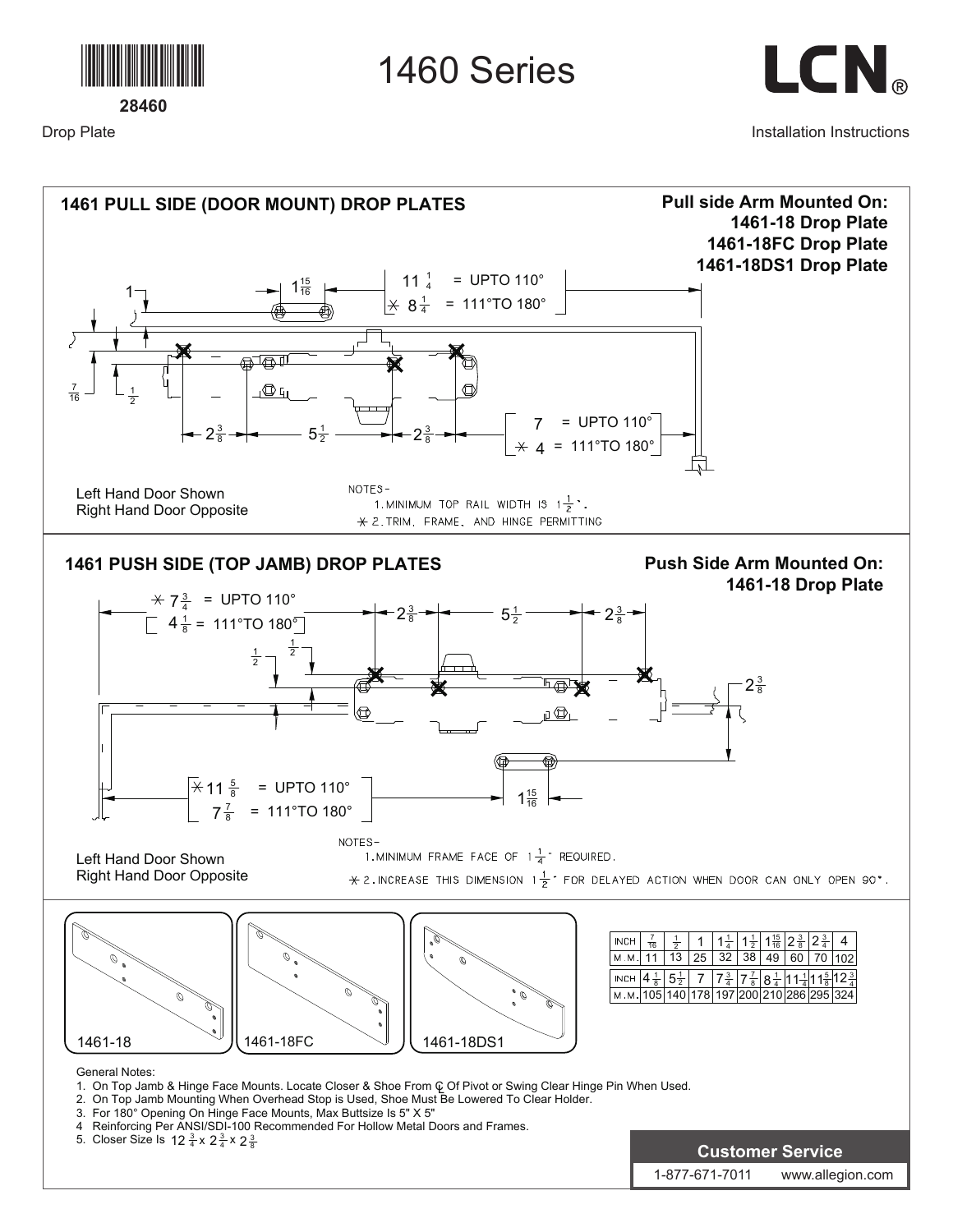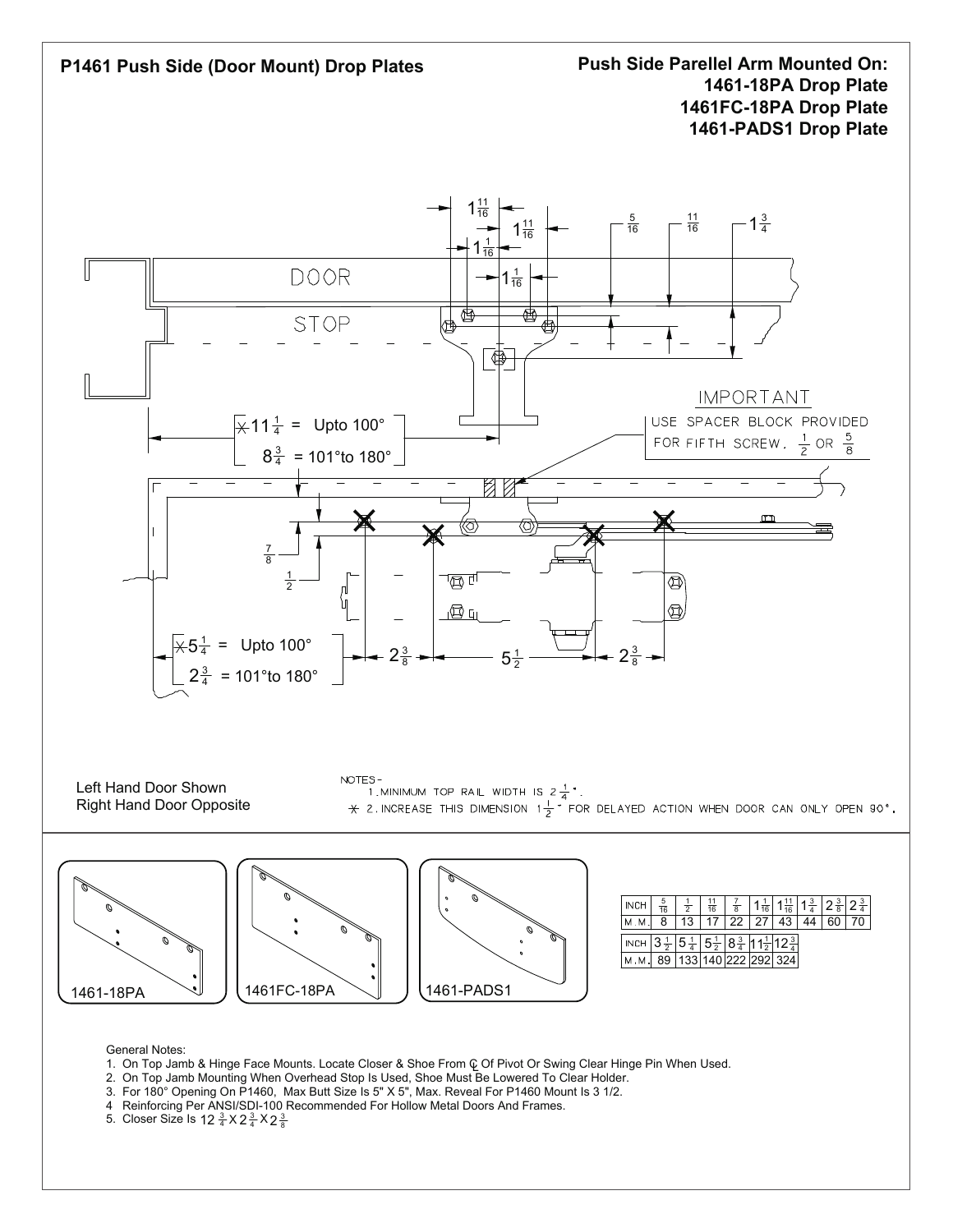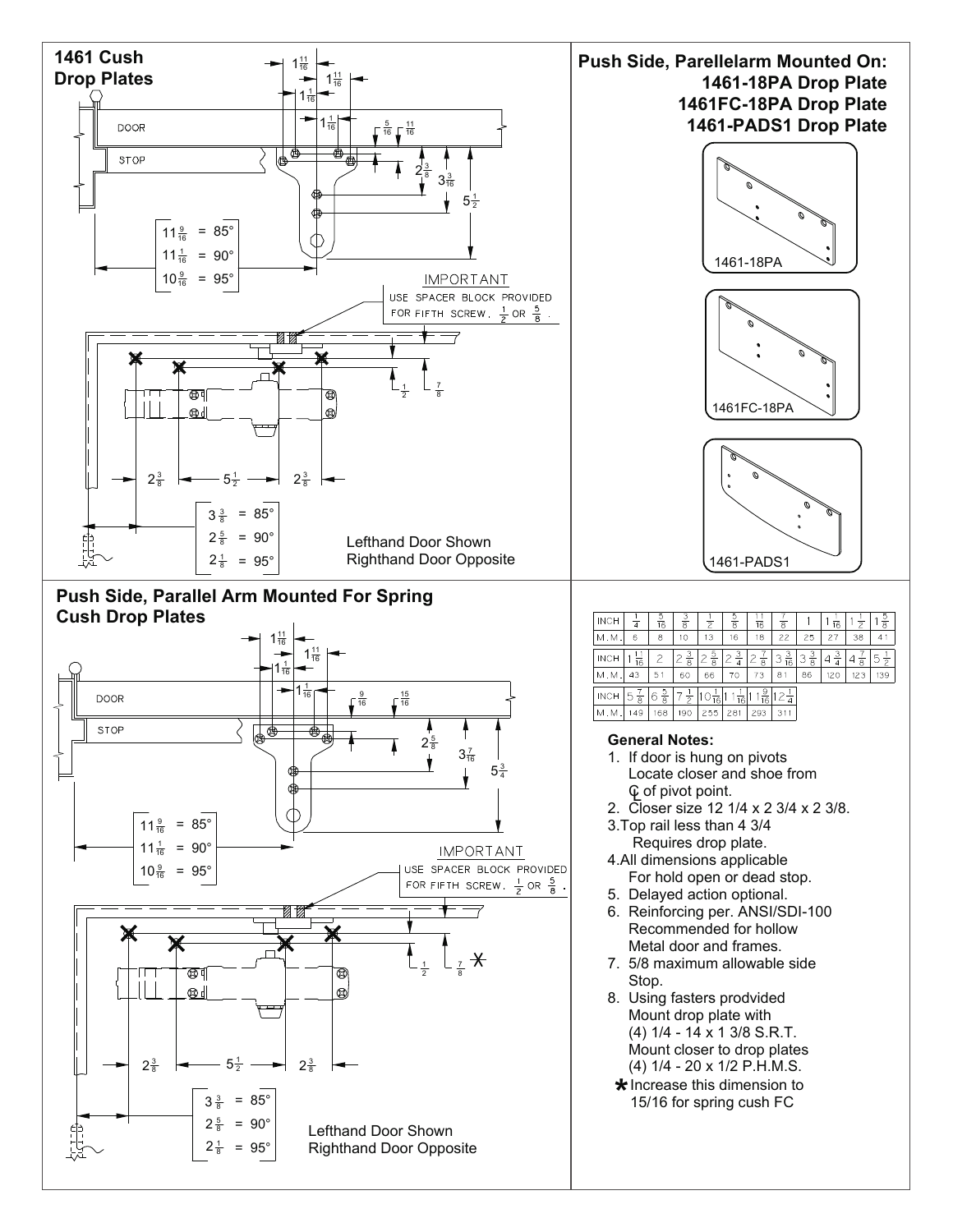

- 1. If door is hung on pivots locate closer and shoe from c of pivot point. (consult factory if using swing clear hinges.) L
- 2. Closer size 12 1/4 x 2 3/4 x 2 3/8.
- 3. Top rail less than 4 3/4 requires drop plate.
- 4. All dimensions applicable for hold open.
- 5. Delayed action optional.
- 6. Reinforcing per ANSI/SDI-100 recommended for hollow metal door and frames.
- 7. 5/8 maximum allowable side stop.
- 8. Using fasters provided mount drop plate with (4) 1/4 14 x 1 3/8 S.R.T. mount closer to drop plates with (4)  $1/4$  - 20 x  $1/2$  p.H.M.S. Max. Butt hinge size 5 x 5.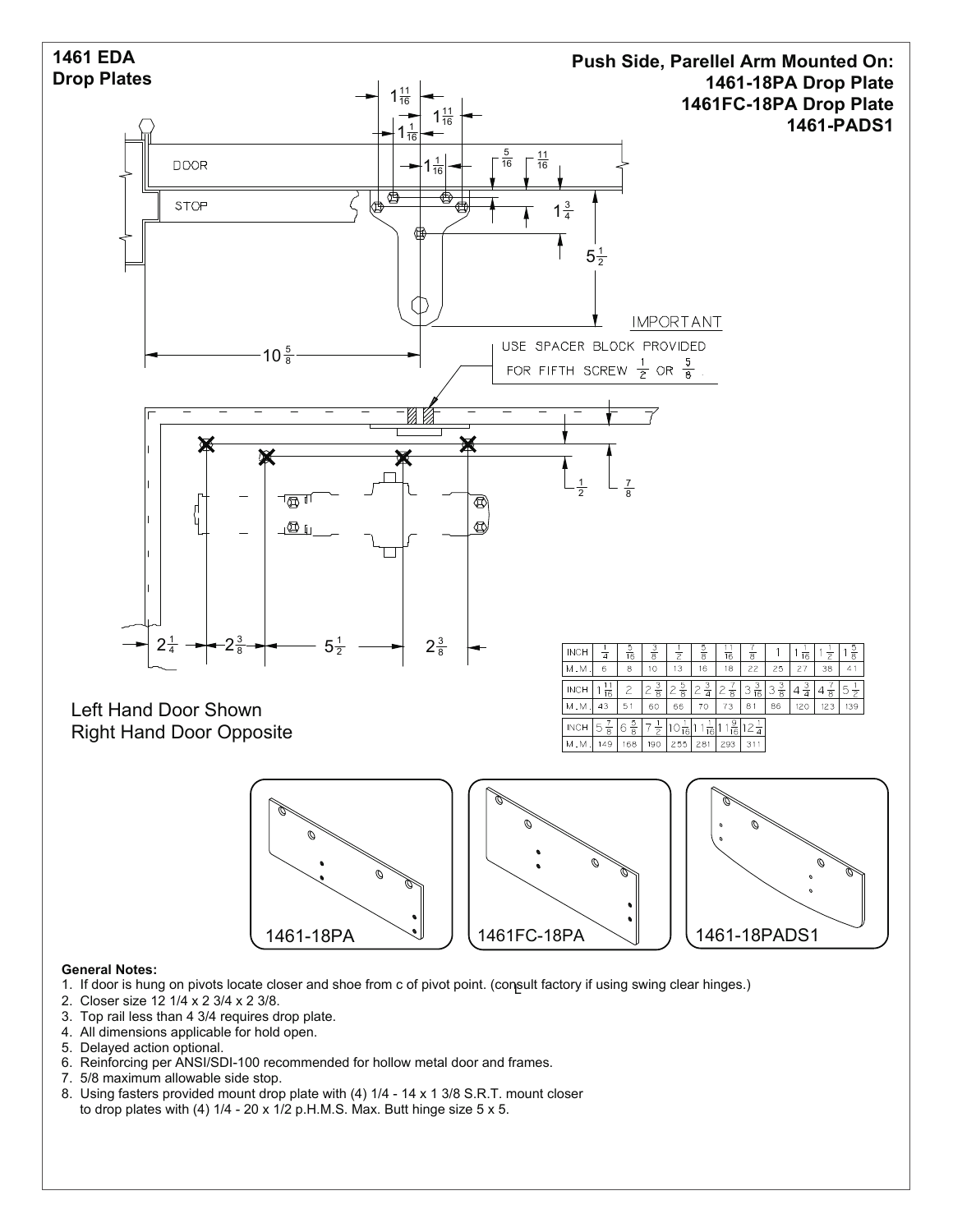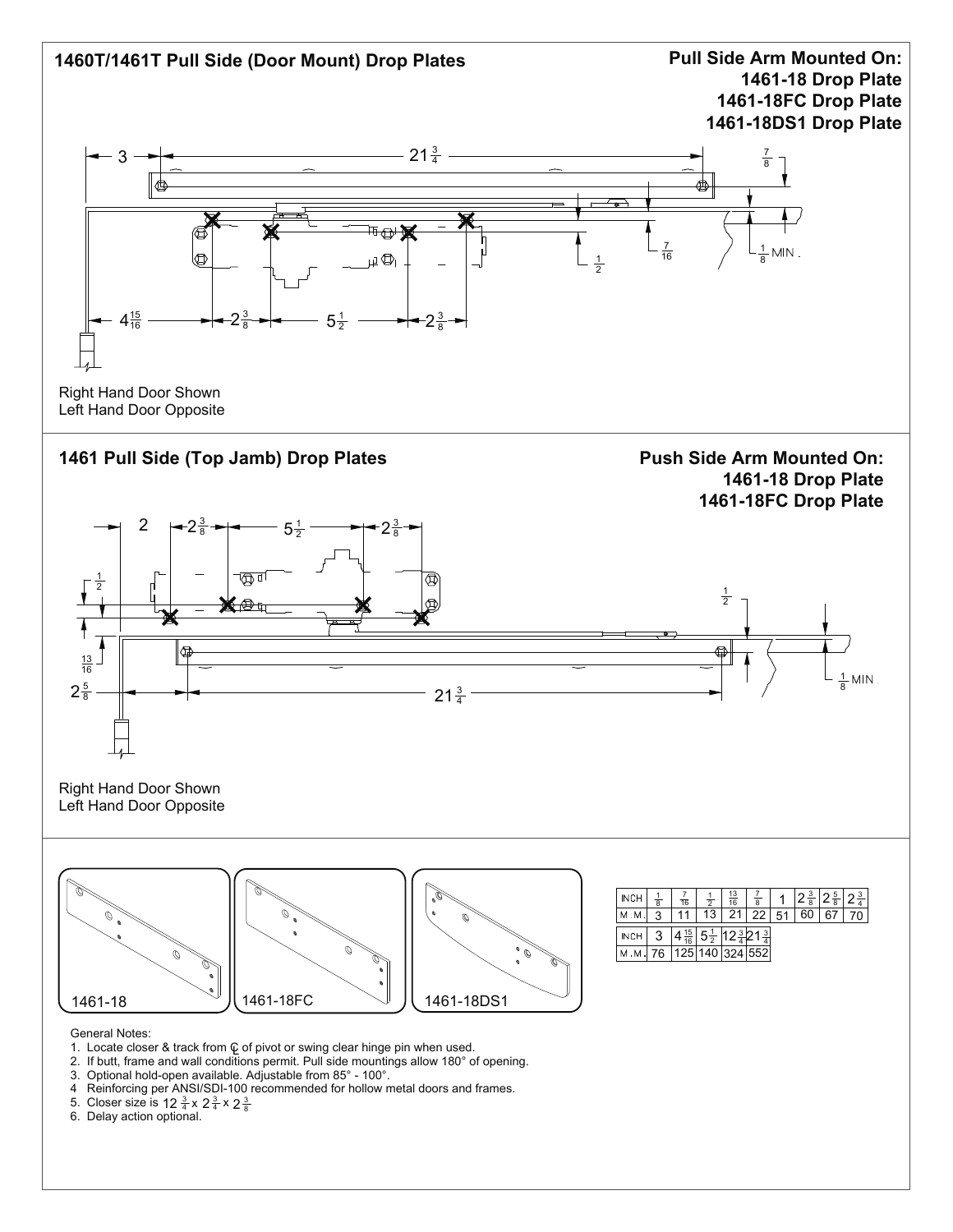